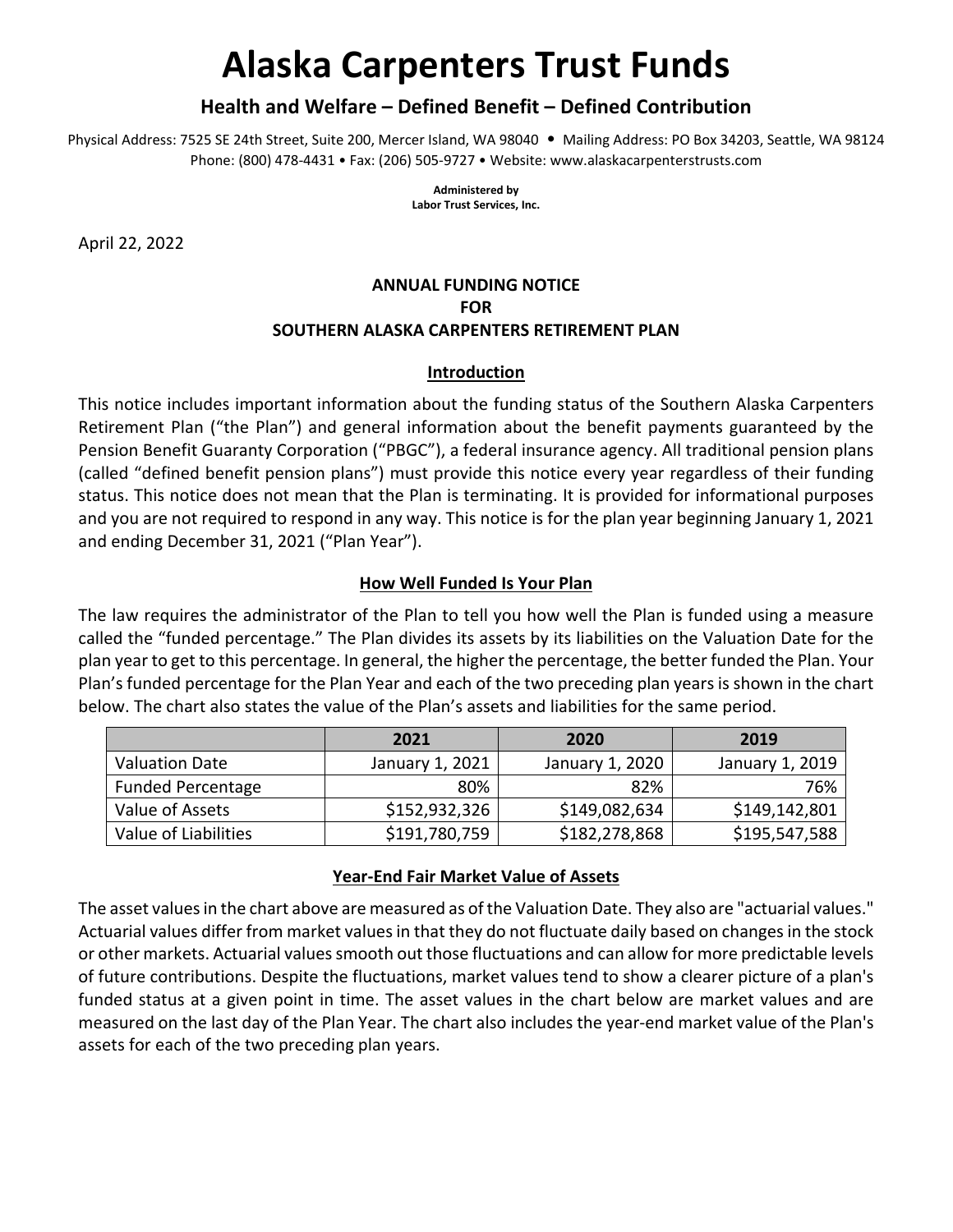|                                | December 31, 2021 | <b>December 31, 2020</b> | December 31, 2019 |
|--------------------------------|-------------------|--------------------------|-------------------|
| Fair Market Value of<br>Assets | \$165,556,543     | \$157,791,936            | \$153,357,934     |

## **Endangered, Critical, or Critical and Declining Status**

Under federal pension law, a plan generally is in "endangered" status if its funded percentage is less than 80 percent. A plan is in "critical" status if the funded percentage is less than 65 percent (other factors may also apply). A plan is in "critical and declining" status if it is in critical status and is projected to become insolvent (run out of money to pay benefits) within 15 years (or within 20 years if a special rule applies). If a pension plan enters endangered status, the trustees of the plan are required to adopt a funding improvement plan. Similarly, if a pension plan enters critical status or critical and declining status, the trustees of the plan are required to adopt a rehabilitation plan. Funding improvement and rehabilitation plans establish steps and benchmarks for pension plans to improve their funding status over a specified period of time. The plan sponsor of a plan in critical and declining status may apply for approval to amend the plan to reduce current and future payment obligations to participants and beneficiaries.

The Plan was not in endangered, critical or critical and declining status in the Plan Year.

The Plan is also not in endangered, critical, or critical and declining status for the plan year ending December 31, 2022.

## **Participant Information**

The total number of participants and beneficiaries covered by the plan as of January 1, 2021 was 2,292. Of this number, 389 were current employees, 1,206 were retired and receiving benefits, and 697 were separated from service and have a right to future benefits.

#### **Funding & Investment Policies**

Every pension plan must have a procedure for establishing a funding policy for plan objectives. A funding policy relates to how much money is needed to pay promised benefits. The funding policy of the Plan is to contribute at a level consistent with applicable bargained and special agreement contracts, subject to legislative requirements.

Pension plans also have investment policies. These generally are written guidelines or general instructions for making investment management decisions. The investment policy of the Plan focuses on achieving maximum returns at a reasonable risk for pension assets over a full market cycle.

Under the Plan's investment policy, the Plan's assets were allocated among the following categories of investments, as of the end of the Plan Year. These allocations are percentages of total assets:

|     | <b>Asset Allocations</b>          | Percentage |
|-----|-----------------------------------|------------|
|     | <b>Stocks</b>                     | 50%        |
| 2.  | Investment grade debt instruments | 25%        |
| -3. | High-yield debt instruments       | 3%         |
|     | Real estate                       | 11%        |
|     | Other                             | 10%        |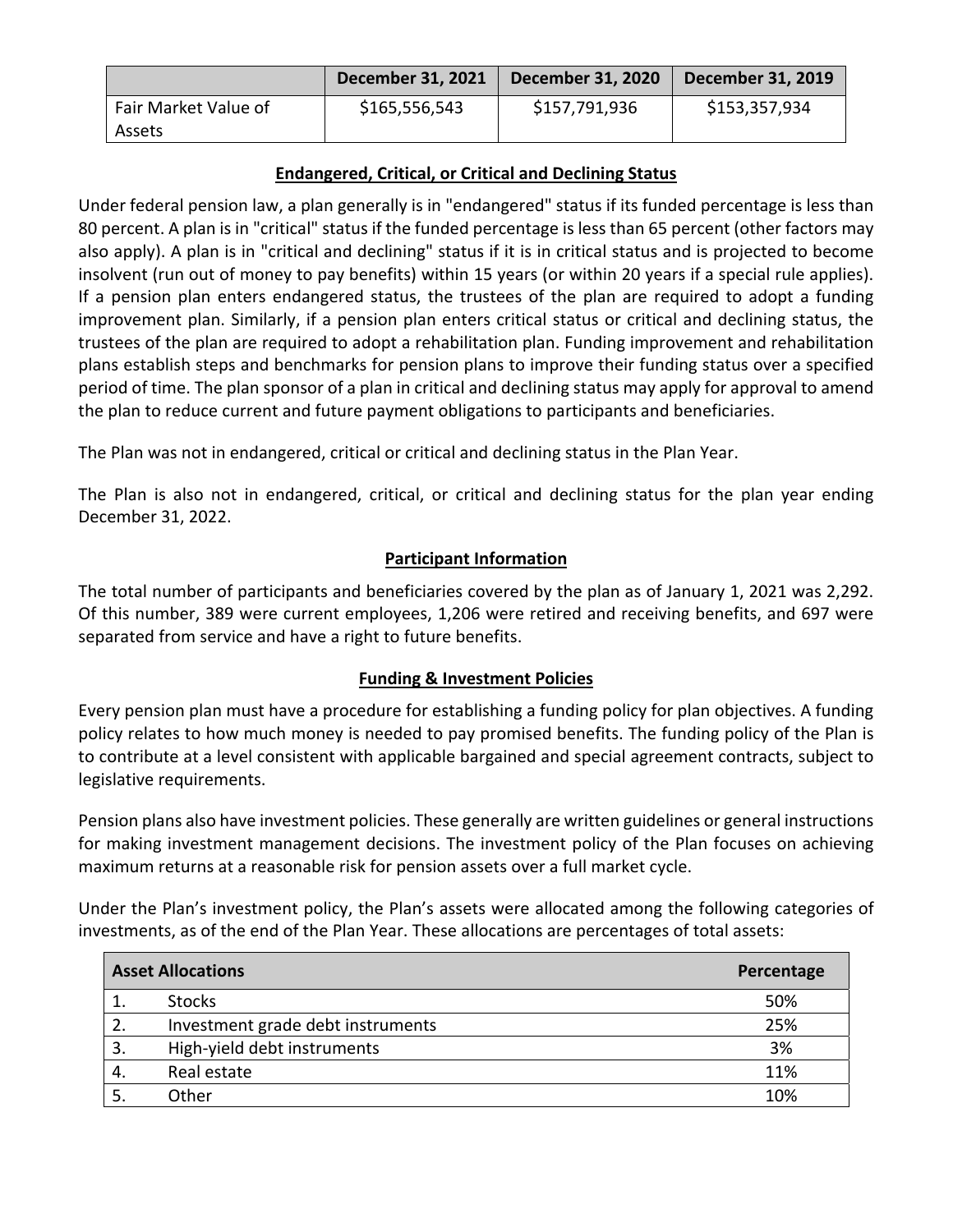## **Right to Request a Copy of the Annual Report**

Pension plans must file annual reports with the US Department of Labor. The report is called the "Form 5500." These reports contain financial and other information. You may obtain an electronic copy of your Plan's annual report by going to www.efast.dol.gov and using the search tool. Annual reports also are available from the US Department of Labor, Employee Benefits Security Administration's Public Disclosure Room at 200 Constitution Avenue, NW, Room N‐1513, Washington, DC 20210, or by calling (202) 693‐ 8673. Or you may obtain a copy of the Plan's annual report by making a written request to the plan administrator. Annual reports do not contain personal information, such as the amount of your accrued benefit. You may contact your plan administrator if you want information about your accrued benefits. Your plan administrator is identified below under "Where To Get More Information."

## **Summary of Rules Governing Insolvent Plans**

Federal law has a number of special rules that apply to financially troubled multiemployer plans that become insolvent, either as ongoing plans or plans terminated by mass withdrawal. The plan administrator is required by law to include a summary of these rules in the annual funding notice. A plan is insolvent for a plan year if its available financial resources are not sufficient to pay benefits when due for that plan year. An insolvent plan must reduce benefit payments to the highest level that can be paid from the plan's available resources. If such resources are not enough to pay benefits at the level specified by law (see Benefit Payments Guaranteed by the PBGC, below), the plan must apply to the PBGC for financial assistance. The PBGC will loan the plan the amount necessary to pay benefits at the guaranteed level. Reduced benefits may be restored if the plan's financial condition improves.

A plan that becomes insolvent must provide prompt notice of its status to participants and beneficiaries, contributing employers, labor unions representing participants, and PBGC. In addition, participants and beneficiaries also must receive information regarding whether, and how, their benefits will be reduced or affected, including loss of a lump sum option.

#### **Benefit Payments Guaranteed by the PBGC**

The maximum benefit that the PBGC guarantees is set by law. Only benefits that you have earned a right to receive and that cannot be forfeited (called vested benefits) are guaranteed. There are separate insurance programs with different benefit guarantees and other provisions for single-employer plans and multiemployer plans. Your Plan is covered by PBGC' s multiemployer program. Specifically, the PBGC guarantees a monthly benefit payment equal to 100 percent of the first \$11 of the Plan's monthly benefit accrual rate, plus 75 percent of the next \$33 of the accrual rate, times each year of credited service. The PBGC' s maximum guarantee, therefore, is \$35.75 per month times a participant's years of credited service.

Example 1: If a participant with 10 years of credited service has an accrued monthly benefit of \$600, the accrual rate for purposes of determining the PBGC guarantee would be determined by dividing the monthly benefit by the participant's years of service (\$600/10), which equals \$60. The guaranteed amount for a \$60 monthly accrual rate is equal to the sum of \$11 plus \$24.75 (.75 x \$33), or \$35.75. Thus, the participant's guaranteed monthly benefit is \$357.50 (\$35.75 x 10).

Example 2: If the participant in Example 1 has an accrued monthly benefit of \$200, the accrual rate for purposes of determining the guarantee would be \$20 (or \$200/10). The guaranteed amount for a \$20 monthly accrual rate is equal to the sum of \$11 plus \$6.75 (.75 x \$9), or \$17.75. Thus, the participant's guaranteed monthly benefit would be \$177.50 (\$17.75 x 10).